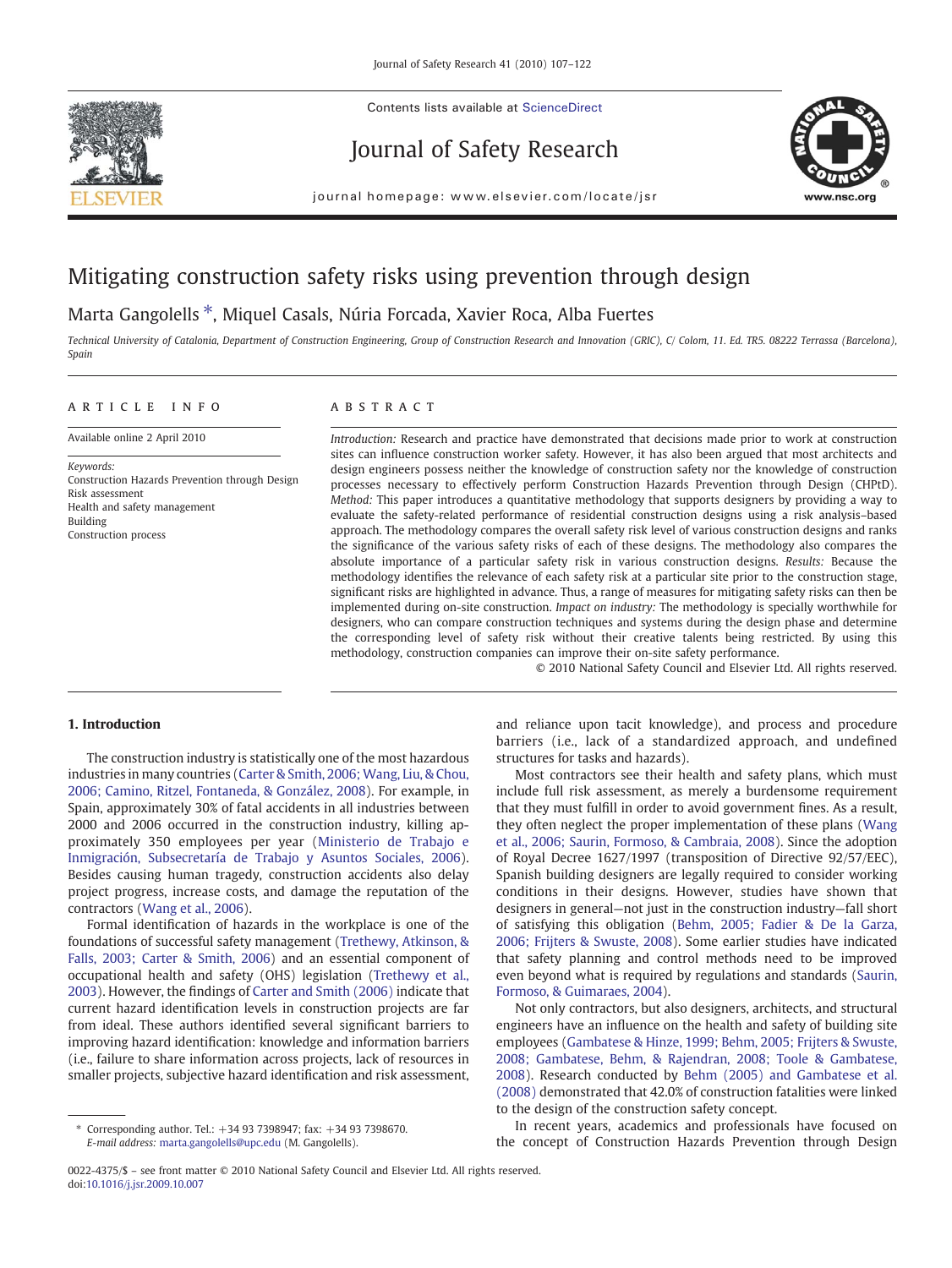(CHPtD), in which engineers and architects explicitly consider, during the design process, the safety of construction workers ([Toole](#page--1-0) [& Gambatese, 2008\)](#page--1-0). As noted by Toole and Gambatese, even though articles on CHPtD have appeared in top construction journals, the literature has not yet addressed the technical principles underlying CHPtD in order to help designers better perform CHPtD and to facilitate the development of additional CHPtD tools. Additional tools and processes are needed in order to assist architects and design engineers with hazard recognition and design optimization [\(Gambatese, 2008\)](#page--1-0).

Up until now, most publications on this subject have offered solutions that can be directly implemented and checklists for the subsequent monitoring of the design. Precise advice of this sort inhibits the designer's creative process and hampers the usual design process [\(Frijters & Swuste, 2008](#page--1-0)). Other authors, such as [Gambatese](#page--1-0) [and Hinze \(1999\)](#page--1-0), have developed a repository with design suggestions for improving construction worker safety while in the design phase.

Even so, there has been little research on how health and safety aspects can be interactively integrated during the design and preparation phase. Of the papers that have provided such methods, the approaches of [Carter and Smith \(2006\), Cheung, Cheung, and Suen](#page--1-0) [\(2004\), Cheung, Tam, Tam, Cheung and Suen \(2004\), Imriyas \(2009\),](#page--1-0) and [Seo and Choi \(2008\)](#page--1-0) are among the most noteworthy; however, subjective judgments often influence their accuracy. Especially worthwhile is the method developed by [Frijters and Swuste \(2008\),](#page--1-0) which has proved to be an objective, albeit labor-intensive, way of integrating safety aspects into the design process.

This study aims to establish the necessary basis and criteria to quantitatively measure the safety performance of construction projects. Its objectives are, first, to provide designers with a riskanalysis-based way of evaluating the safety-related performance of their residential construction designs, and second, to help construction companies improve their on-site safety performance.

Therefore, we have developed a quantitative methodology for dealing with potential safety risks at the pre-construction stage (in the design, planning and preparation phases), thereby contributing to the customization of the Safety Decision Hierarchy proposed by [Manuele \(2006\)](#page--1-0) for construction projects. This hierarchy supports the idea that it is better to eliminate safety hazards through design than to later try to protect workers from hazards. In short, proactive hazard identification and elimination is safer and more cost-effective than reactive hazard management [\(Toole & Gambatese, 2008\)](#page--1-0). This proactive elimination of hazards must be done by designers during the conceptual and detailed design of a facility [\(Toole & Gambatese,](#page--1-0) [2008\)](#page--1-0). Hazards remaining after successive redesigns must be addressed by the contractor during the execution phase.

## 2. Methods

This paper presents a systematic approach for dealing with potential safety risks at the pre-construction stage (in the design, planning, and preparation stages). The proposed methodology serves as an assessment tool for measuring the safety risk level of construction projects. It also provides a consistent basis for comparisons, future labeling, and CHPtD benchmarking between different construction companies and construction sites.

Fig. 1 summarizes the methodology for predicting and assessing the safety risks related to the construction of residential buildings.

The first step is to identify specific safety risks related to the construction process. The process-oriented approach requires an inventory of construction processes, activities, and stages, as well as common safety risks. Decisions regarding significant risks in each construction process must be made based on the establishment of a significance rating. The second step is to assess construction safety risks. This involves developing corresponding indicators, formulating

# **IDENTIFICATION OF RISKS RELATED TO THE CONSTRUCTION PROCESS**

approach Inventory of construction processes,  $\circ$ activities and stages.

Inventory of safety risks.

 $\Omega$ 

Process-oriented

 $\circ$ Determination of the significance rating of a safety risk in a particular construction stage.

## ASSESSMENT OF CONSTRUCTION RISKS

- $\circ$ Development of indicators.
- $\circ$ Formulation of significance limits.
- $\circ$ Determination of the overall safety risk level of a contruction project.



significance limits, and determining the overall safety risk level of a construction project.

## 2.1. Identification of safety risks related to the construction process

The first step of this methodology is to identify construction risks. For this purpose, an exhaustive, process-oriented preliminary analysis, similar to that of [Gangolells et al. \(2009\),](#page--1-0) is carried out ([Fig. 2](#page--1-0)).

#### 2.1.1. Inventory of construction processes, activities and stages

In any process-oriented approach, the first step is to identify the main processes. As in[Gangolells et al. \(2009\),](#page--1-0) the construction processes considered as main processes were (1) earthworks, (2) foundations, (3) structures, (4) roofs, (5) partitions and closures, (6) impermeable membranes, (7) insulations, (8) coatings, (9) pavements, and (10) door and window closures. Each of these main processes was separated into smaller process steps. A total of 219 stages and activities were ultimately considered in this initial safety review ([Fig. 2](#page--1-0)).

#### 2.1.2. Inventory of safety risks

As suggested by OHSAS 18001:2007 and OHSAS 18002:2000, this initial review uses reports of incidents (including ill health) and accidents that have occurred in other organizations ([Fig. 2\)](#page--1-0). The Occupational Accident Report Form of the Spanish National Institute of Safety and Hygiene at Work was used as a guide in order to initially identify general safety risks [\(Fig. 2\)](#page--1-0).

2.1.3. Determination of the significance rating of a safety risk in a particular construction stage

OHSAS 18001:2007 defines a risk as the combination of the likelihood of occurrence of a hazardous event and the severity of the injury or ill health that can be caused by the event. Consideration of risks in terms of the probability of their occurrence and the severity of their consequences provides the general rationale behind safety risk assessments [\(Carter & Smith, 2006](#page--1-0)). Probability (P) is defined as the likelihood of a hazard's potential being realized and initiating an incident or series of incidents that could result in harm or damage. Severity of consequences (C) is defined as the extent of harm or